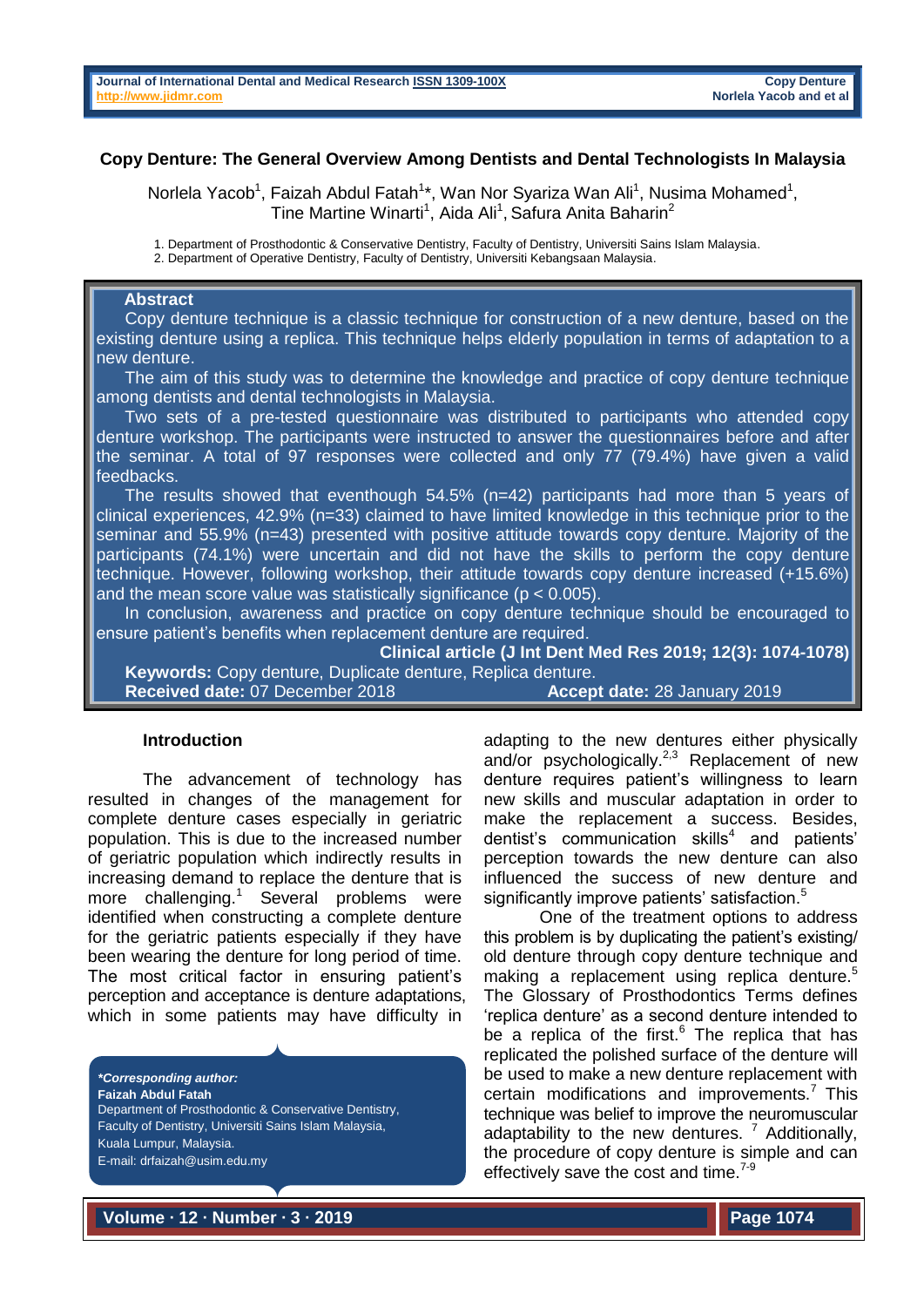With the increased of geriatric population in Malaysia, copy denture technique has become relevant in the management of complete denture. To the best of our knowledge, there are no available information on the knowledge and practice of copy denture among the Malaysian dentists and dental technologists.

Therefore, a study was conducted to determine the knowledge and practice on copy denture technique among dentists and dental technologists who attended the Copy Denture Workshop organized by USIM in 2017.

# **Materials and methods**

This cross-sectional study was carried out at Faculty of Dentistry, Universiti Sains Islam Malaysia (USIM). A set of pre-tested questionnaire was developed using a 5-point Likert scale to assess knowledge and practice towards copy denture technique. Score 1 indicated "strongly disagree", score 2 "disagree", score 3 "uncertain", score 4 "agree" and score 5 "strongly agree". The instrument was divided into 3 parts: 1) demographic data, 2) knowledge and 3) practice. The questionnaires comprised of 10 close-ended items related to the knowledge and practice towards copy denture technique.

The subjects involved in this study were among the dentists and dental technologists who attended the copy denture workshop organized by the faculty. All respondents must be able to understand English or Malay and attended all the lecture series scheduled for the workshop.

Respondents were requested to answer two sets of questionnaires. The first set of questionnaires was given prior to the workshop to assess their level of knowledge in copy denture technique. During the workshop, all participants were given series of lectures regarding copy denture technique which included video and case presentations. The second set of the same questionnaires was given after the lectures ended. No hands-on or practical demonstration was given during the lecture.

The responses to the questionnaires from all the participants were entered on to a database and descriptive data were analysed using SPSS version 21. A comparison between pre and postseminar knowledge were then made using paired T-test.

### **Results**

The total number of participants registered for the workshop was 97. However, after incomplete set of questionnaires was removed from the data, the total available respondents were 77 which consists of 46 (60.0%) were female and 31 (40.0%) were male. The mean age of the respondents was 33.23  $(\pm 7.63)$ . Among the respondents, 61.0% (n=47) of them were dental technologists; while the rest were dentists (n=30; 39.0%). A total of 54.5% (n=42) of the respondents had working experience for more than 5 years, while 45.5% (n=35) respondent worked for less than 5 years. From this number of respondents, about 91.0% (n=70) work in the government sector while 9.0% (n=7) work in private practice. The characteristics of respondents were shown in Table 1.

| Variable                      | Frequency (%)      |
|-------------------------------|--------------------|
| Age in Years [Mean (SD)]      | $33.23 (\pm 7.63)$ |
| Sex                           |                    |
| Male                          | 31(40.0)           |
| Female                        | 46 (60.0)          |
| Type of oral health personnel |                    |
| Dentist                       | 30(39.0)           |
| Dental technologist           | 47 (61.0)          |
| Working experience            |                    |
| $\leq 5$ years                | 35(45.5)           |
| $6 - 10$ years                | 13 (16.9)          |
| $11 - 15$ years               | 18 (23.4)          |
| > 15 years                    | 11(14.2)           |
| Job sector                    |                    |
| Government                    | 70 (91.0)          |
| Private                       | 7 (9.0             |

**Table 1.** Summary socio-demographic of respondents.

Meanwhile, Table 2 shows the distribution of responses from the respondents before and after the copy denture lecture series. Three main criteria were assessed pre and post-workshop, which are knowledge, practice and belief towards copy denture technique. In terms of knowledge, approximately 57.2% (n=47) respondents claimed that they know about this technique before attending the workshop with mean score of 3.60 (±0.85). However, the knowledge of respondents had significantly improved with 96.1% (n=74) of respondent answered positively after the lecture series, mean score: 4.22 (±0.05), (p=0.001). Besides, all respondents 77 (100.0 %) agreed that this technique give benefits to the patients, while about 94.9% (n=73) agreed that this technique is suitable to elderly patients after attending the lecture series.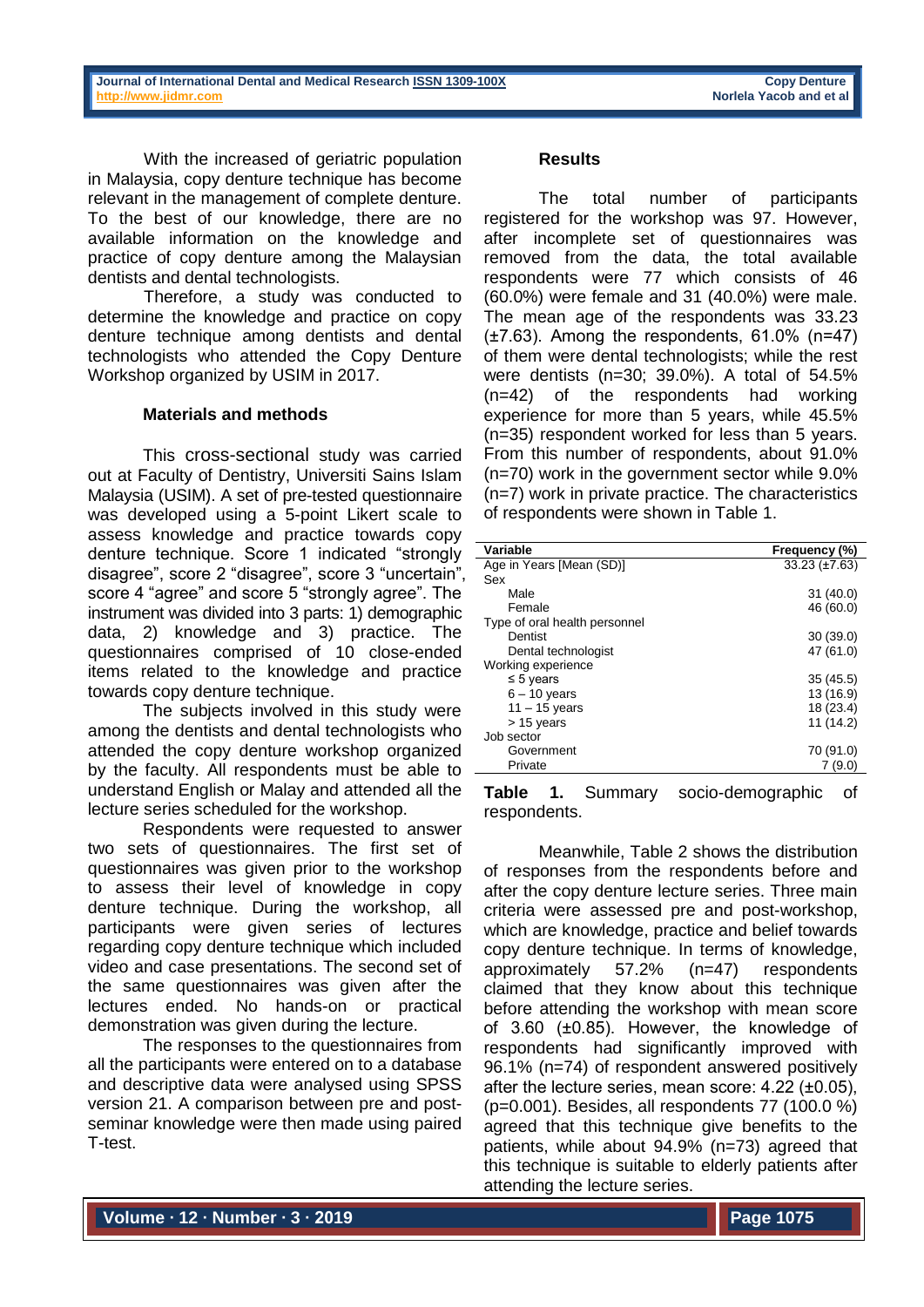|                                                                                                                                                                                                                                                                      | Frequency (%)                                                                                |                                                                          |                                                                                   |                                                                                               | <b>Before</b>                                               | After                                                                                                                      |                                                                                                          |                                                                                                          |                                                                |
|----------------------------------------------------------------------------------------------------------------------------------------------------------------------------------------------------------------------------------------------------------------------|----------------------------------------------------------------------------------------------|--------------------------------------------------------------------------|-----------------------------------------------------------------------------------|-----------------------------------------------------------------------------------------------|-------------------------------------------------------------|----------------------------------------------------------------------------------------------------------------------------|----------------------------------------------------------------------------------------------------------|----------------------------------------------------------------------------------------------------------|----------------------------------------------------------------|
| <b>Characteristics</b>                                                                                                                                                                                                                                               |                                                                                              | <b>Before</b>                                                            |                                                                                   |                                                                                               | <b>After</b>                                                |                                                                                                                            |                                                                                                          |                                                                                                          | p-<br>value                                                    |
|                                                                                                                                                                                                                                                                      | Agree                                                                                        | <b>Uncertain</b>                                                         | <b>Not</b><br>Agree                                                               | Agree                                                                                         | <b>Uncertain</b>                                            | <b>Not</b><br>Agree                                                                                                        | Mean<br>(SD)                                                                                             | Mean<br>(SD)                                                                                             |                                                                |
| Knowledge                                                                                                                                                                                                                                                            |                                                                                              |                                                                          |                                                                                   |                                                                                               |                                                             |                                                                                                                            |                                                                                                          |                                                                                                          |                                                                |
| a. I know about copy<br>denture<br>b. The advantages of the<br>technique<br>c. Suitability to elderly<br>patient<br>d. The adaptation of new<br>denture is easier<br>e. The technique is easier<br>compared to conventional<br>It can be done at my<br>f.<br>premise | 44<br>(57.2)<br>53<br>(68.8)<br>60<br>(77.9)<br>46<br>(59.7)<br>41<br>(53.2)<br>43<br>(55.8) | 25 (32.5)<br>21(27.3)<br>11 (14.3)<br>27(35.1)<br>30 (39.0)<br>30 (39.0) | 8<br>(10.4)<br>3<br>(3.9)<br>6<br>(7.8)<br>4<br>(5.2)<br>6<br>(7.8)<br>4<br>(5.2) | 74<br>(96.1)<br>77<br>(100.0)<br>73<br>(94.9)<br>71<br>(92.2)<br>71<br>(92.2)<br>64<br>(83.1) | 3(3.9)<br>0(0.0)<br>4(5.1)<br>6(7.8)<br>6(7.8)<br>13 (16.9) | $\Omega$<br>(0.0)<br>$\Omega$<br>(0.0)<br>$\Omega$<br>(0.0)<br>$\Omega$<br>(0.0)<br>$\Omega$<br>(0.0)<br>$\Omega$<br>(0.0) | 3.60<br>(0.85)<br>3.81<br>(0.74)<br>3.90<br>(0.80)<br>3.69<br>(0.78)<br>3.57<br>(0.80)<br>3.66<br>(0.85) | 4.22<br>(0.50)<br>4.32<br>(0.47)<br>4.44<br>(0.59)<br>4.35<br>(0.62)<br>4.23<br>(0.58)<br>4.04<br>(0.61) | < 0.001<br>< 0.001<br>< 0.001<br>< 0.001<br>< 0.001<br>< 0.001 |
| <b>Practice</b>                                                                                                                                                                                                                                                      |                                                                                              |                                                                          |                                                                                   |                                                                                               |                                                             |                                                                                                                            |                                                                                                          |                                                                                                          |                                                                |
| a. I practice the technique<br>b. I have the skill required<br>c. I practice the technique<br>when there is a case                                                                                                                                                   | 20<br>(25.9)<br>20<br>(25.9)<br>21<br>(27.3)                                                 | 17(22.1)<br>28 (36.4)<br>16 (20.7)                                       | 40<br>(52.0)<br>29<br>(37.7)<br>40<br>(52.0)                                      | 27<br>(35.1)<br>36<br>(46.8)<br>29<br>(37.7)                                                  | 22(28.6)<br>30(39.0)<br>23 (29.9)                           | 28<br>(36.1)<br>11<br>(14.3)<br>25<br>(32.5)                                                                               | 2.58<br>(1.15)<br>2.83<br>(1.00)<br>2.65<br>(1.14)                                                       | 3.04<br>(1.02)<br>3.40<br>(0.83)<br>3.09<br>(1.06)                                                       | 0.001<br>< 0.001<br>0.003                                      |
| <b>Belief</b>                                                                                                                                                                                                                                                        |                                                                                              |                                                                          |                                                                                   |                                                                                               |                                                             |                                                                                                                            |                                                                                                          |                                                                                                          |                                                                |
| I do not believe it helps in<br>a.<br>the adaptation process of<br>new denture                                                                                                                                                                                       | 5(6.4)                                                                                       | 29(37.7)                                                                 | 43<br>(55.9)                                                                      | 8<br>(10.4)                                                                                   | 14 (18.2)                                                   | 55<br>(75.1)                                                                                                               | 2.39<br>(0.83)                                                                                           | 2.16<br>(0.98)                                                                                           | 0.049                                                          |

*p*-values <0.05

**Table 2.** The distribution of responses given by the respondents before and after the lecture series.

The assessment on the practice of copy denture indicated low mean score 2.58 (±1.15). The respondents felt that their skills to practice copy denture was poor before and after the workshop with mean score 2.83 (±1.00) and 3.40 (±0.83).

Assessment on belief prior to the seminar was neutral with only 43 (55.9%) of the respondents believed that copy denture helps in the adaptation process of the new denture. However, the number of respondents increased in this matter to 55 (75.1%) after they had received the lecture series. The score for pre and post-workshop was comparatively similar with mean score 2.39(±0.83) and 2.16 (±0.98) respectively.

Further analysis was carried out to compare between group of dentists and dental technologist as shown in Table 3. The mean score between both groups were almost equivalent, however this finding was not significantly comparable ( $p > 0.05$ ).

| Variable                    | <b>Dentist</b><br>$n=30$<br>Mean<br>score (SD) | <b>Technician</b><br>n=47 Mean<br>score (SD) | p value |
|-----------------------------|------------------------------------------------|----------------------------------------------|---------|
| Knowledge pre-<br>workshop  | 3.53(0.86)                                     | 3.64(0.84)                                   | 0.881   |
| Knowledge post-<br>workshop | 4.27 (0.45)                                    | 4.19 (0.53)                                  | 0.754   |
| Practice pre-<br>workshop   | 2.77(1.00)                                     | 2.87(1.01)                                   | 0.689   |
| Practice post-<br>workshop  | 3.50(0.73)                                     | 3.34(0.89)                                   | 0.197   |
| Belief pre-workshop         | 2.13(0.81)                                     | 2.55(0.80)                                   | 0.212   |
| Belief pre-workshop         | 2.00(0.83)                                     | 2.26(1.07)                                   | 0.039   |
| p<0.05                      |                                                |                                              |         |

**Table 3.** The comparison of dentist and dental technologist on knowledge, practice and belief on copy denture technique.

**Volume ∙ 12 ∙ Number ∙ 3 ∙ 2019**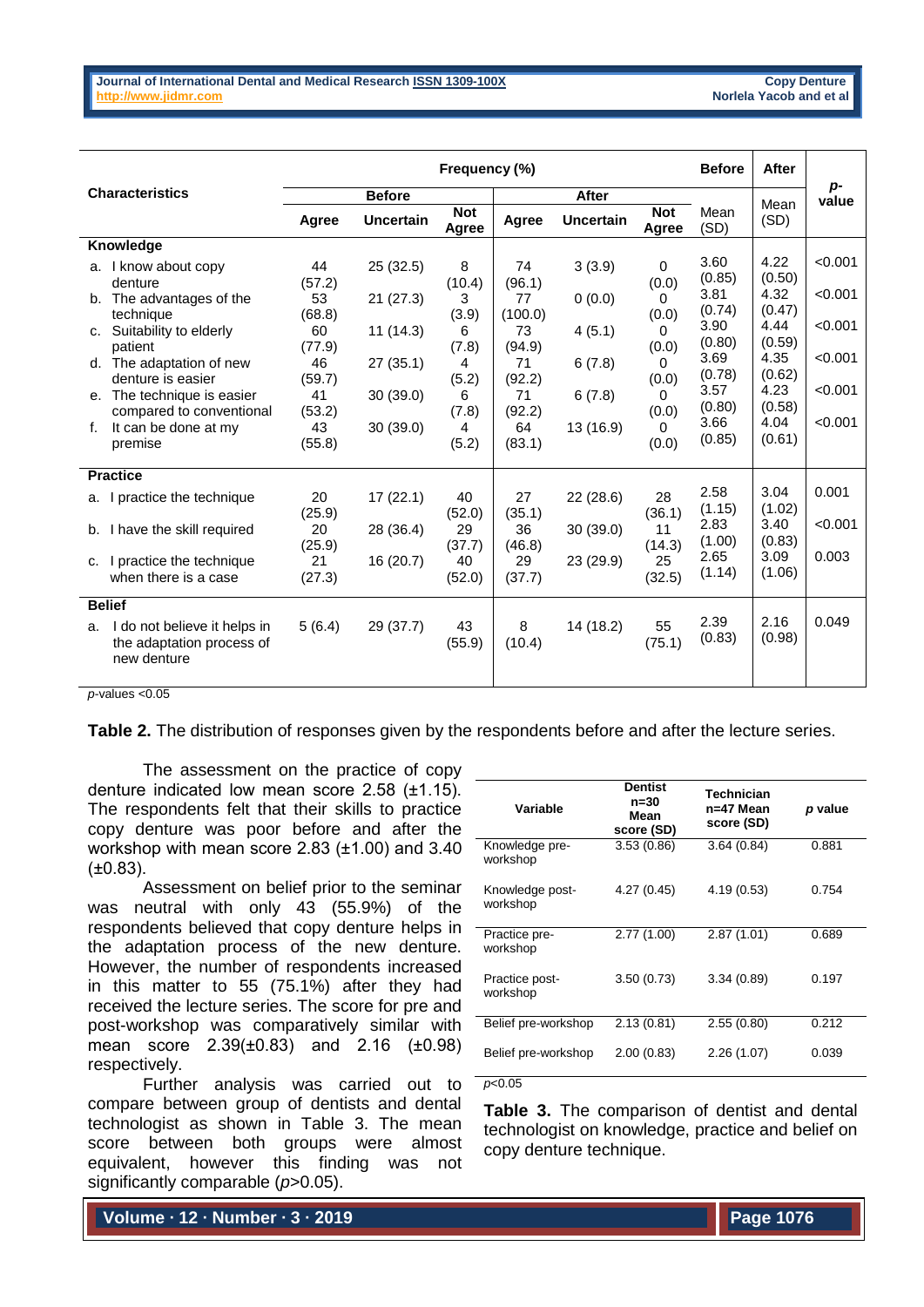# **Discussion**

In this study, the subjects were dentists and dental technologists from all over Malaysia that have shown interests to gain knowledge on copy denture technique. The sample includes the less experienced to the very experienced dentists and dental technologists from private and government sectors.

The assessment on knowledge of copy denture before the lecture series among respondents was comparably low. However, the respondents showed significant improvement in terms of knowledge after the lecture series. The respondents knew the advantages of this techniques in elderly population is relevant and this was supported by a few case studies regarding this matter.<sup>9-12</sup> The advantages of this technique was agreed by the respondents, which includes simpler method compared to the conventional method, $11$  reduces clinical and laboratory time, $10$  treatment can be carried out at any dental setting and short adaptation time for the patients who had new dentures produced using this technique.<sup>12</sup>

Surprisingly, even though 54.5% of respondents had more than 5 years of working experience, but they still did not practice copy denture technique. The reason may be due to lack of knowledge and practice by both clinicians and technicians. Moreover, not all dental schools in Malaysia include this technique in their dental curriculums even the geriatric module in the curriculum seem to be adequate.<sup>13</sup> **Current** geriatric module did not contribute to the perceive competency in management of the elderly.<sup>14</sup> This is contrary to the European dental schools, where this technique has been taught and included in their geriatric module in dental curriculum.<sup>15</sup> In United Kingdom (UK), the paradigm in treating complete denture had shifted and the copy denture procedure is included as one of the techniques in impression taking in their curriculum.<sup>15</sup> However, there was significant improvement in terms of desire to perform this technique after having the lecture series but it was not encouraging and sufficient for them to practice as they have not been exposed to the hands-on practice. This is consistent with *Yacob et al*, 2014 who found that practitioners did not know how to perform the copy denture technique because they do not have any prior hands-on experience.<sup>16</sup> This

showed that the background of clinicians with undergraduates training may give some impact to this result.

Therefore, an update of knowledge and training including laboratory support on copy denture technique should be emphasized and provided to improve the service towards elderly population. This study has shown that after the respondents had been exposed with the knowledge and given the opportunity to learn this technique during the workshop, their knowledge and skills had improved. However, this does not mean that the respondents are confident enough to perform the procedure. Therefore, hands-on / practical approach is essential to be incorporated in the lecture series. In this workshop, hands-on practical was only carried out after the respondents answered the second set of questionnaires.

The assessment on the belief that the copy denture technique helps in improving denture adaptation shows positive attitude on most respondents before the seminar and it was increased by 16% after the lecture series. This encouraging attitude has positive relation with the knowledge (p<0.05) and showed that they are willing to perform the technique if they have adequate knowledge and skills.

#### **Conclusions**

The general overview of copy denture technique in relation to knowledge, practice and belief was low among the participants before the lecture series. However, there is significant improvement in the related components after attending the lecture series. It is recommended to conduct more seminars and workshops on copy denture in the near future to improve the knowledge and skills of the general dental practitioners. Incorporation of this technique in the current dental curriculum would also benefits the dental students and future dentists.

#### **Declaration of Interest**

The authors report no conflict of interest and give acknowledgement to Universiti Sains Islam Malaysia for the grant coded PPP/GP/FPG/ 30/19015 and support toward this project.

**Volume ∙ 12 ∙ Number ∙ 3 ∙ 2019**